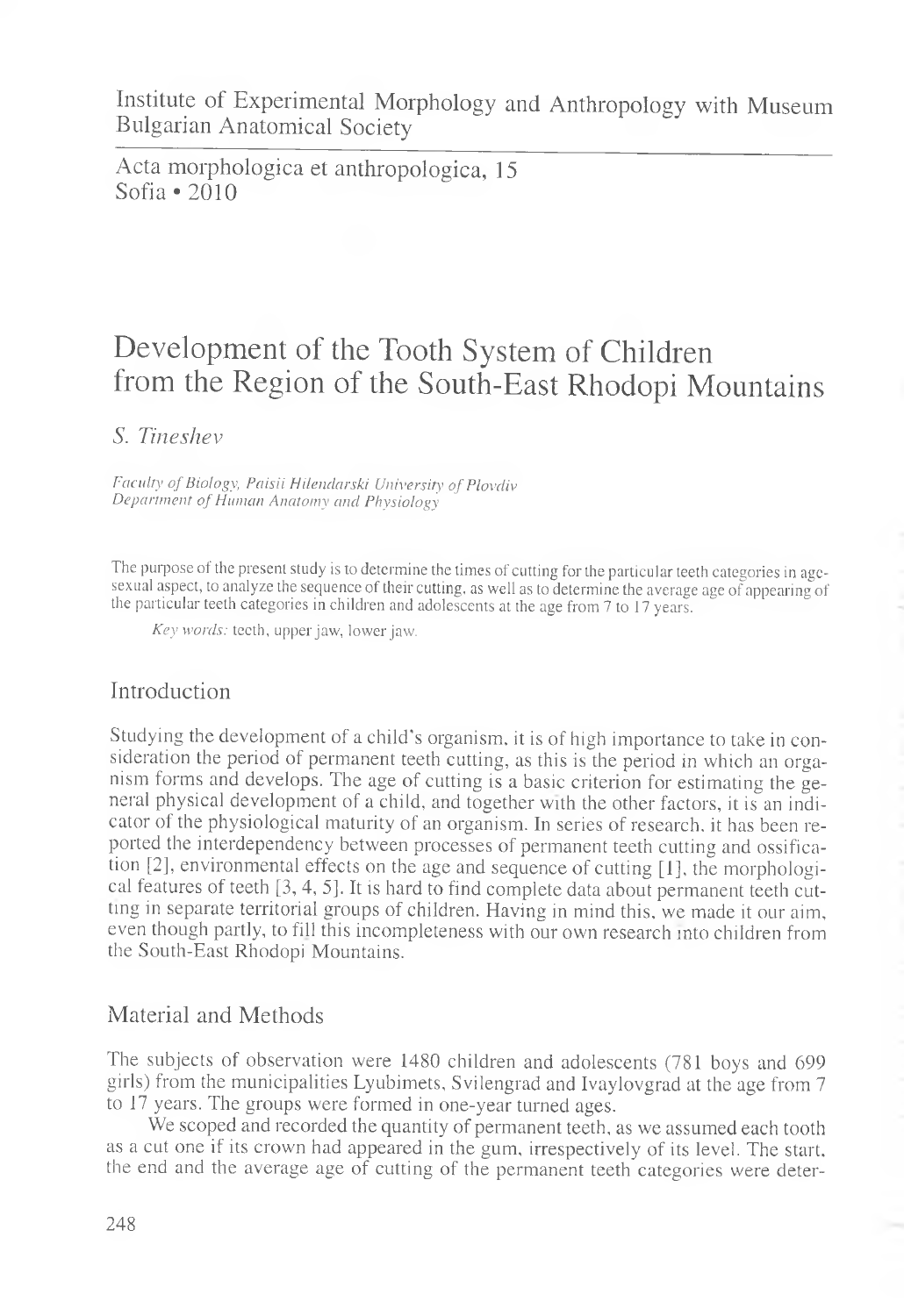mined by the methods of Danilkovich (1967). For determining the average number of permanent teeth we used a descriptive statistics, and for determining the average age and the times of cutting – non-linear probe regression analysis.

#### Results

í. b. As it can be seen in Table 1, the teeth of the lower jaw develop earlier in comparison with the upper jaw and we could see it during the whole period of observation and in both genders. The process of cutting of the particular permanent teeth categories practically ends at the age of 15-16 years. The table also shows that cutting happens earlier with girls than with boys. These differences can be seen during the whole growth period, especially between the ages 10-12 when the quantity of the permanent teeth of 10 year-old girls is 17.47, and at the age of 12-23.56. In boys, a similar process can be seen a year later and the maximum addition in the total quantity of permanent teeth is between the ages of  $11$  and  $12$  – from 18.80 to 22.60.

The curves of the percentage growing of the particular permanent teeth categories show that there are periods of an active cutting and periods of delay, and it can be seen clearly with the increase and decrease of the yearly addition of the permanent teeth.

In the right half of the maxilla (Figs. 1, 2, 3. 4) in both genders, the canine tooth sprouts earliest  $-$  at the age of 7. In girls at the age between 9 and 10, this tooth can be seen in 50% of the cases and it sprouts completely at the age between 12-13 years. In boys, it happens a year later. The other categories of permanent teeth sprout during the  $9<sup>th</sup>$  year. Although these teeth appear simultaneously, they develop at a different rate. The first premolar and the second molar have a more intensive rate of sprout in boys, and the sprout rate of the second premolar is comparatively the same in both genders. In the left half of the maxilla (Figs. 5, 6, 7, 8), there are inter-sexual differences in the beginning of cutting of the canine which cuts 2 years earlier in girls, and the first premolar which cuts a year earlier. Both teeth have a longer rate of development. The initial age of cutting of the second premolar and the second molar is the same in both genders. There are lateral differences regarding the initial age of cutting of the both premolars which cut earlier in the left half.

|                |    | Permanent teeth |      |           |      |         |      |       |        |           |           |      |         |      |
|----------------|----|-----------------|------|-----------|------|---------|------|-------|--------|-----------|-----------|------|---------|------|
|                |    | Maxila          |      | Mandibula |      | General |      |       | Maxila |           | Mandibula |      | General |      |
|                |    | Χ               | SD   | Χ         | SD   | X       | SD   |       | Χ      | <b>SD</b> | X         | SD   | X       | SD   |
| Age            | Ν  | <b>Boys</b>     |      |           |      |         | N    | Gyrls |        |           |           |      |         |      |
|                | 52 | 3.59            | 1.84 | 4.84      | 1.70 | 8.43    | 1,77 | 51    | 3.86   | 1,92      | 5.06      | 1.34 | 8.92    | 1.63 |
| 8              | 59 | 4,37            | 1.42 | 5,59      | 0,76 | 9.96    | 1.09 | 57    | 5,38   | 1,50      | 5.75      | 0.89 | 11.13   | .20  |
| $\overline{9}$ | 93 | 5.81            | 1.35 | 6.55      | 1,19 | 12.36   | 1.27 | 76    | 6.42   | 1.13      | 7,01      | 1,49 | 13,43   | 1,31 |
| 10             | 60 | 8.51            | 2.78 | 8,53      | 2.07 | 17.04   | 2.43 | 84    | 8.36   | 1.84      | 9.11      | 1.83 | 17,47   | 1,84 |
| 11             | 68 | 9.16            | 2.44 | 9,64      | 1.08 | 18.80   | 1.76 | 74    | 9,83   | 2.41      | 10,93     | 1.64 | 20,76   | 2,03 |
| 12             | 58 | 10,74           | 2.68 | 11.86     | 2.04 | 22.60   | 2.36 | 60    | 10,98  | 2,33      | 12,58     | 1,82 | 23,56   | 2,08 |
| 13             | 63 | 12.39           | 2,47 | 12.12     | 2,66 | 24,51   | 2,57 | 57    | 13,26  | .97       | 13,92     | .89  | 26.18   | 1,93 |
| 14             | 81 | 13.23           | 1.87 | 13.85     | 2,07 | 26,08   | 1.97 | 84    | 13.44  | 1.65      | 13.94     | 1.92 | 26.60   | 1,79 |
| 15             | 61 | 13,67           | 0.17 | 13.84     | 1.09 | 27,51   | 0.63 | 82    | 13.96  | .51       | 13.99     | 2.03 | 27.95   | 1,77 |
| 16             | 51 | 13.97           | 0.14 | 14.00     | 0.00 | 27.97   | 0.07 | 88    | 14.00  | 0.00      | 14,00     | 0.00 | 28,00   | 0,00 |
| 17             | 52 | 4.00            | 0,00 | 4.00      | 0.00 | 28.00   | 0.00 | 68    | 4.00   | 0.00      | 4,00      | 0.00 | 28.00   | 0.00 |

Table 1.Quantity of permanent teeth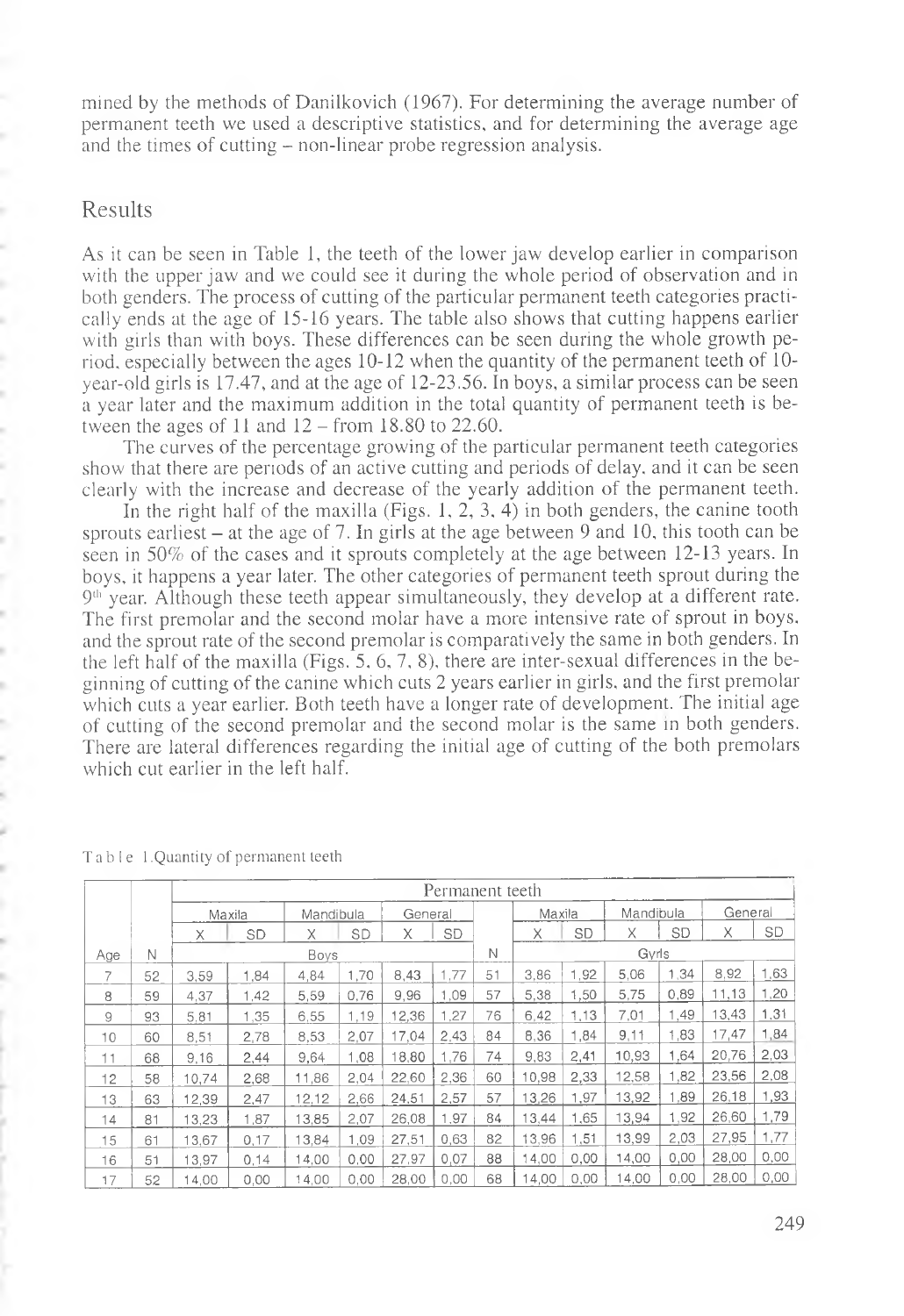

Fig. 1. Maxila dextra C

r







Fig. 2. Maxila dextra PI









 $\frac{1}{2}$ 









Fig. 8. Maxila sinistra M2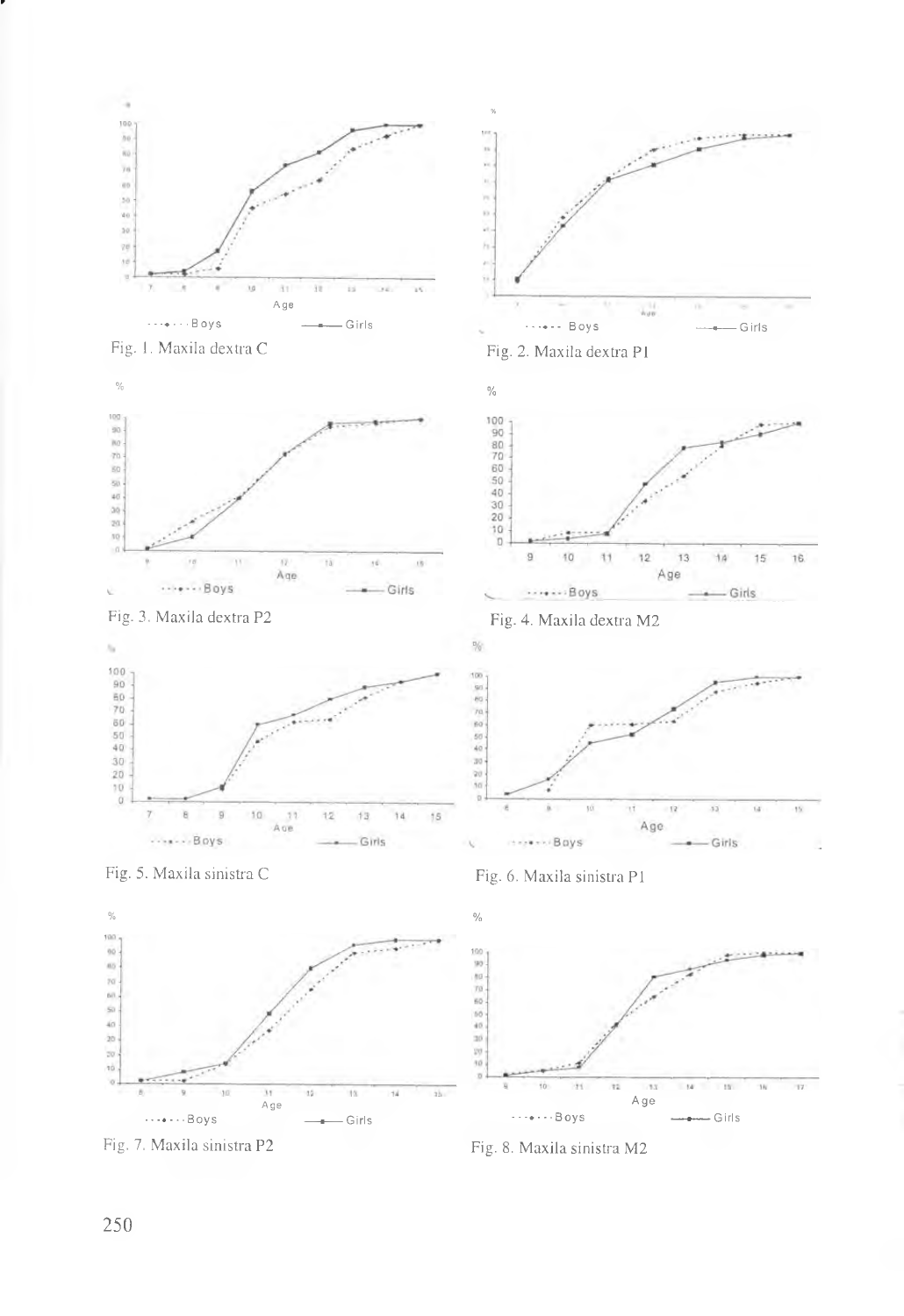



r







Fig. 11. Mandibula dextra P2 Fig. 12. Mandibula dextra M2



 $14$ 16 ١ë  $13<sub>1</sub>$ Age  $10^{-1}$  $\mathcal{A}$  $12$ 13  $15$  $16$  $\overline{9}$  $14$ Age **-•-♦--•Boys — -— Girls** ì. **---♦--•Boys — -— Girls**

Fig. 15. Mandibula sinistra P2 Fig. 16. Mandibula sinistra M2